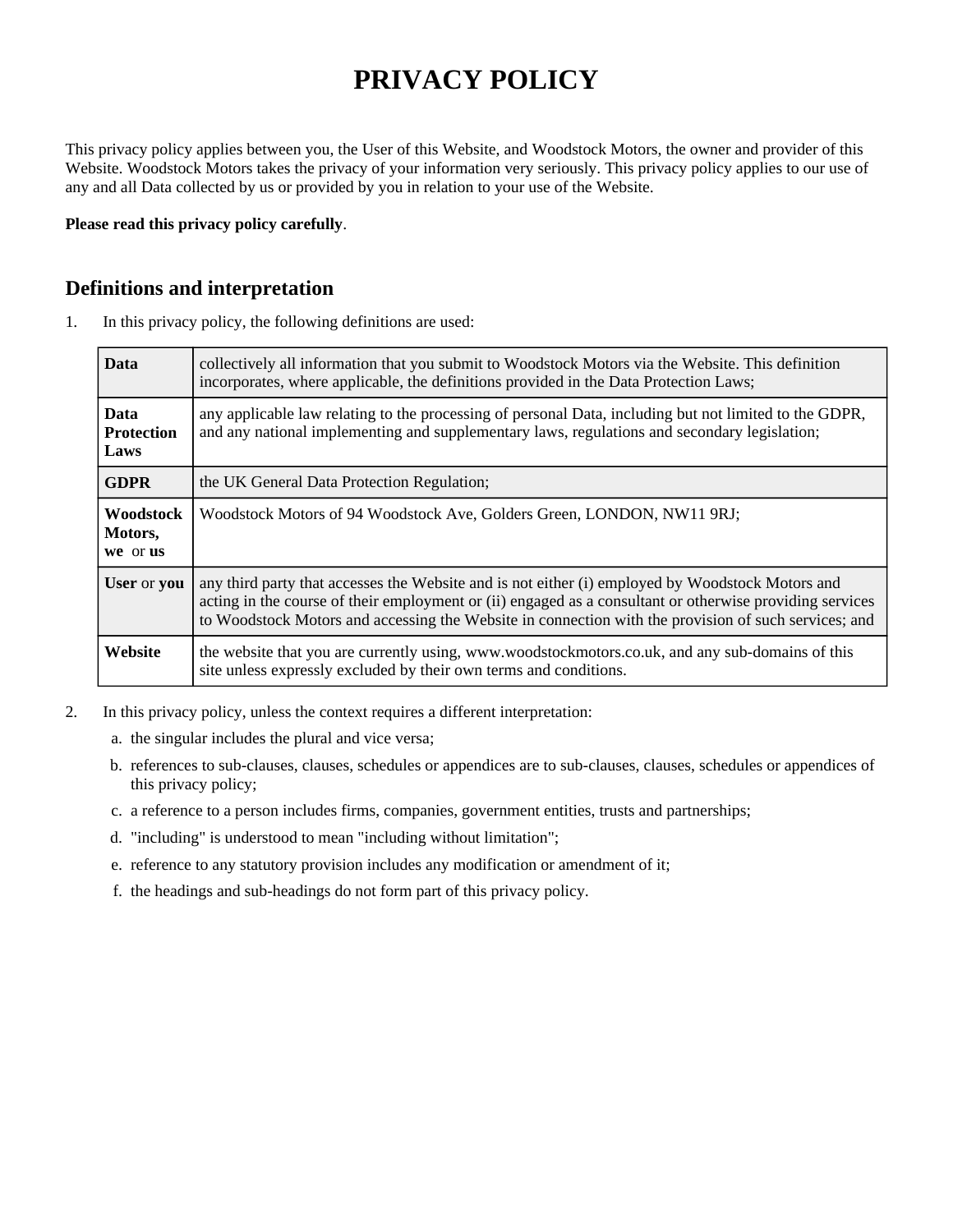# **Scope of this privacy policy**

- 3. This privacy policy applies only to the actions of Woodstock Motors and Users with respect to this Website. It does not extend to any websites that can be accessed from this Website including, but not limited to, any links we may provide to social media websites.
- 4. For purposes of the applicable Data Protection Laws, Woodstock Motors is the "data controller". This means that Woodstock Motors determines the purposes for which, and the manner in which, your Data is processed.

# **Data collected**

- 5. We may collect the following Data, which includes personal Data, from you:
	- a. name;
	- b. contact Information such as email addresses and telephone numbers;
	- c. IP address (automatically collected);

in each case, in accordance with this privacy policy.

#### **How we collect Data**

- 6. We collect Data in the following ways:
	- a. data is given to us by you; and
	- b. data is collected automatically.

# **Data that is given to us by you**

- 7. Woodstock Motors will collect your Data in a number of ways, for example:
	- a. when you contact us through the Website, by telephone, post, e-mail or through any other means;
	- b. when you make payments to us, through this Website or otherwise;
	- c. when you elect to receive marketing communications from us;
	- d. when you use our services;

in each case, in accordance with this privacy policy.

# **Data that is collected automatically**

- 8. To the extent that you access the Website, we will collect your Data automatically, for example:
	- a. we automatically collect some information about your visit to the Website. This information helps us to make improvements to Website content and navigation, and includes your IP address, the date, times and frequency with which you access the Website and the way you use and interact with its content.

# **Our use of Data**

- 9. Any or all of the above Data may be required by us from time to time in order to provide you with the best possible service and experience when using our Website. Specifically, Data may be used by us for the following reasons:
	- a. internal record keeping;
	- b. improvement of our products / services;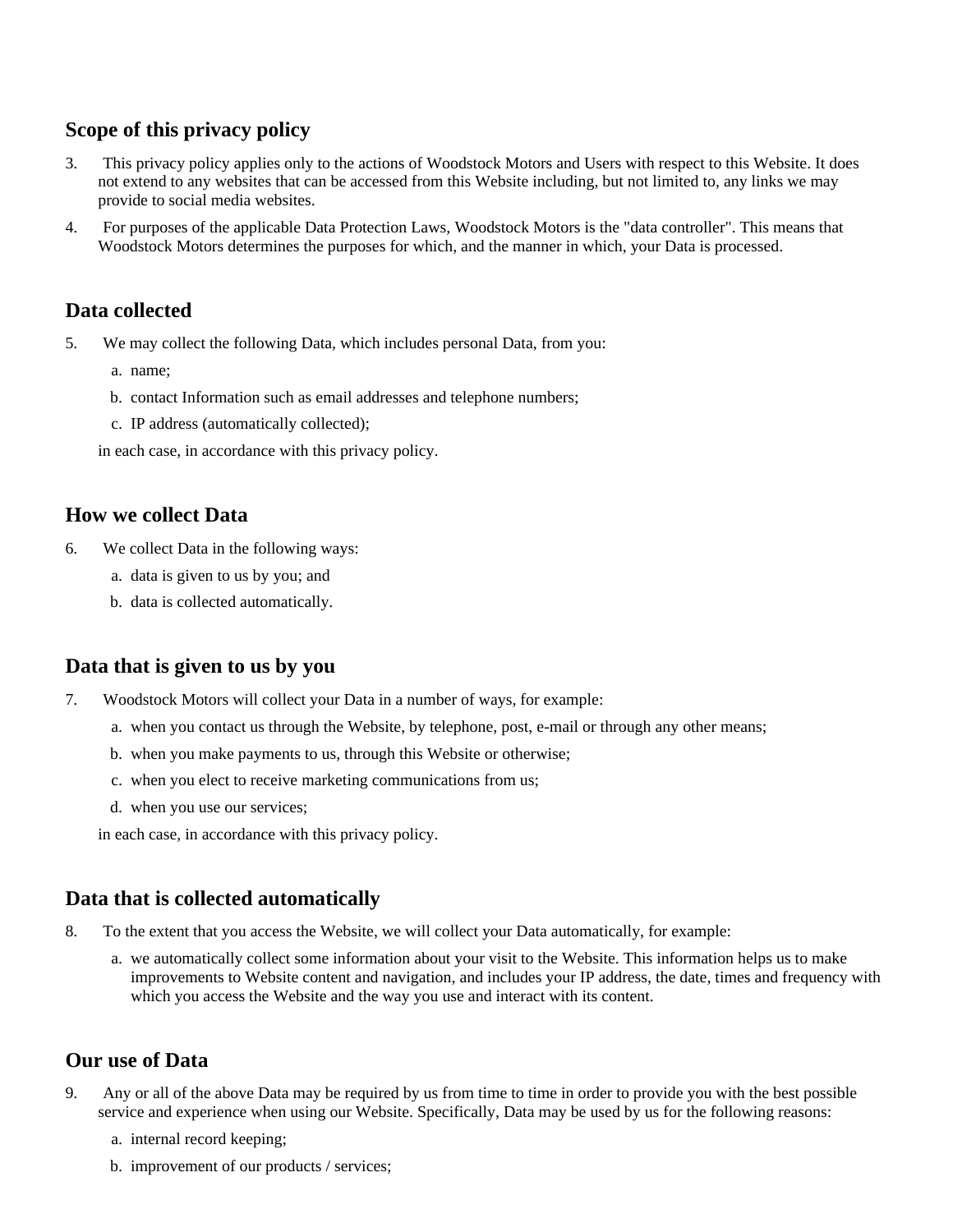c. transmission by email of marketing materials that may be of interest to you;

in each case, in accordance with this privacy policy.

- 10. We may use your Data for the above purposes if we deem it necessary to do so for our legitimate interests. If you are not satisfied with this, you have the right to object in certain circumstances (see the section headed "Your rights" below).
- 11. For the delivery of direct marketing to you via e-mail, we'll need your consent, whether via an opt-in or soft-opt-in:
	- a. soft opt-in consent is a specific type of consent which applies when you have previously engaged with us (for example, you contact us to ask us for more details about a particular product/service, and we are marketing similar products/services). Under "soft opt-in" consent, we will take your consent as given unless you opt-out.
	- b. for other types of e-marketing, we are required to obtain your explicit consent; that is, you need to take positive and affirmative action when consenting by, for example, checking a tick box that we'll provide.
	- c. if you are not satisfied with our approach to marketing, you have the right to withdraw consent at any time. To find out how to withdraw your consent, see the section headed "Your rights" below.

#### **Who we share Data with**

- 12. We may share your Data with the following groups of people for the following reasons:
	- a. any of our group companies or affiliates to ensure the proper administration of our website and business;
	- b. our employees, agents and/or professional advisors to quote and provide our services;

in each case, in accordance with this privacy policy.

#### **Keeping Data secure**

- 13. We will use technical and organisational measures to safeguard your Data, for example:
	- a. access to your account is controlled by a password and a user name that is unique to you.
	- b. we store your Data on secure servers.
- 14. We are certified to PCI DSS. This family of standards helps us manage your Data and keep it secure.
- 15. Technical and organisational measures include measures to deal with any suspected data breach. If you suspect any misuse or loss or unauthorised access to your Data, please let us know immediately by contacting us via this e-mail address: info@woodstockmotors.com.
- 16. If you want detailed information from Get Safe Online on how to protect your information and your computers and devices against fraud, identity theft, viruses and many other online problems, please visit www.getsafeonline.org. Get Safe Online is supported by HM Government and leading businesses.

#### **Data retention**

- 17. Unless a longer retention period is required or permitted by law, we will only hold your Data on our systems for the period necessary to fulfil the purposes outlined in this privacy policy or until you request that the Data be deleted.
- 18. Even if we delete your Data, it may persist on backup or archival media for legal, tax or regulatory purposes.

# **Your rights**

- 19. You have the following rights in relation to your Data:
	- a. **Right to access** the right to request (i) copies of the information we hold about you at any time, or (ii) that we modify, update or delete such information. If we provide you with access to the information we hold about you, we will not charge you for this, unless your request is "manifestly unfounded or excessive." Where we are legally permitted to do so, we may refuse your request. If we refuse your request, we will tell you the reasons why.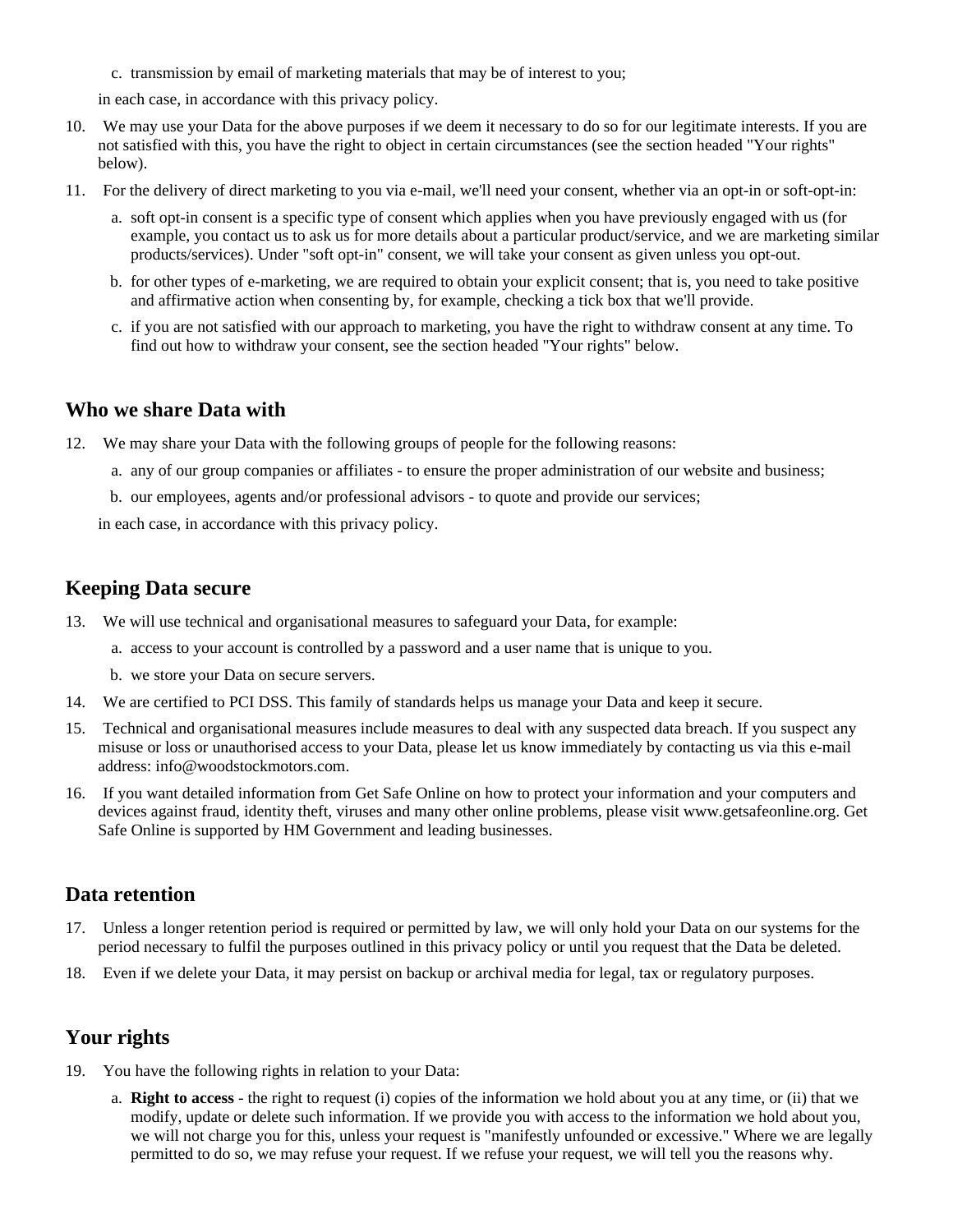- b. **Right to correct** the right to have your Data rectified if it is inaccurate or incomplete.
- c. **Right to erase** the right to request that we delete or remove your Data from our systems.
- d. **Right to restrict our use of your Data** the right to "block" us from using your Data or limit the way in which we can use it.
- e. **Right to data portability** the right to request that we move, copy or transfer your Data.
- f. **Right to object** the right to object to our use of your Data including where we use it for our legitimate interests.
- 20. To make enquiries, exercise any of your rights set out above, or withdraw your consent to the processing of your Data (where consent is our legal basis for processing your Data), please contact us via this e-mail address: info@woodstockmotors.com.
- 21. If you are not satisfied with the way a complaint you make in relation to your Data is handled by us, you may be able to refer your complaint to the relevant data protection authority. For the UK, this is the Information Commissioner's Office (ICO). The ICO's contact details can be found on their website at https://ico.org.uk/.
- 22. It is important that the Data we hold about you is accurate and current. Please keep us informed if your Data changes during the period for which we hold it.

#### **Links to other websites**

23. This Website may, from time to time, provide links to other websites. We have no control over such websites and are not responsible for the content of these websites. This privacy policy does not extend to your use of such websites. You are advised to read the privacy policy or statement of other websites prior to using them.

#### **Changes of business ownership and control**

- 24. Woodstock Motors may, from time to time, expand or reduce our business and this may involve the sale and/or the transfer of control of all or part of Woodstock Motors. Data provided by Users will, where it is relevant to any part of our business so transferred, be transferred along with that part and the new owner or newly controlling party will, under the terms of this privacy policy, be permitted to use the Data for the purposes for which it was originally supplied to us.
- 25. We may also disclose Data to a prospective purchaser of our business or any part of it.
- 26. In the above instances, we will take steps with the aim of ensuring your privacy is protected.

#### **General**

- 27. You may not transfer any of your rights under this privacy policy to any other person. We may transfer our rights under this privacy policy where we reasonably believe your rights will not be affected.
- 28. If any court or competent authority finds that any provision of this privacy policy (or part of any provision) is invalid, illegal or unenforceable, that provision or part-provision will, to the extent required, be deemed to be deleted, and the validity and enforceability of the other provisions of this privacy policy will not be affected.
- 29. Unless otherwise agreed, no delay, act or omission by a party in exercising any right or remedy will be deemed a waiver of that, or any other, right or remedy.
- 30. This Agreement will be governed by and interpreted according to the law of England and Wales. All disputes arising under the Agreement will be subject to the exclusive jurisdiction of the English and Welsh courts.

#### **Changes to this privacy policy**

31. Woodstock Motors reserves the right to change this privacy policy as we may deem necessary from time to time or as may be required by law. Any changes will be immediately posted on the Website and you are deemed to have accepted the terms of the privacy policy on your first use of the Website following the alterations.

You may contact Woodstock Motors by email at info@woodstockmotors.com.